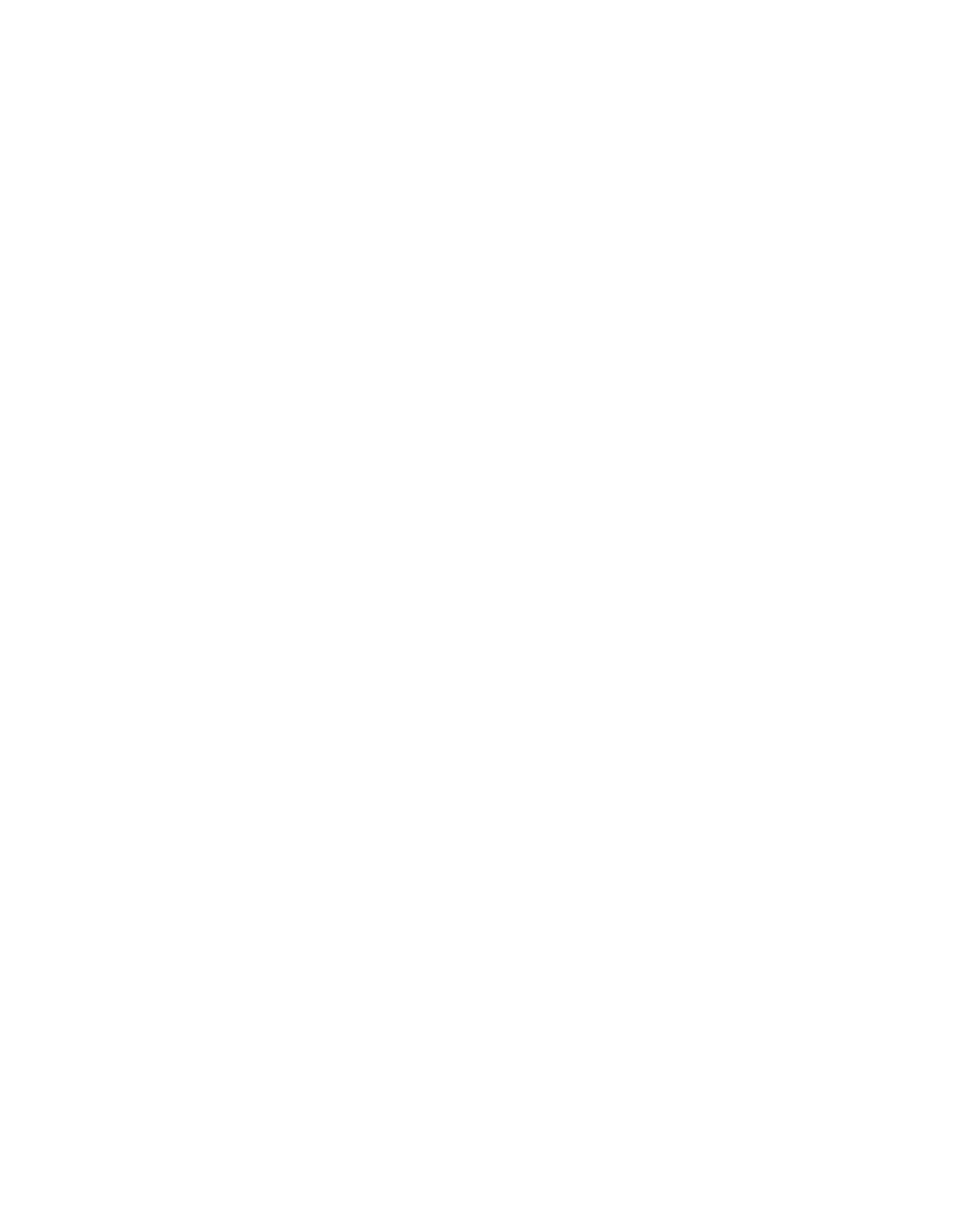

#### **Unpacking and Inspection**

Each unit is shipped factory tested. Ensure all items are removed from the packing container prior to discarding any packing material.

Thoroughly inspect the unit for shipping damage with particular attention to connectors. If there is any sign of damage to the unit or damaged or loose connectors contact your distributor immediately. Do not put the equipment into service if there is any indication of defect or damage.

## Proper Cable Layout Design/Fiber Loss Budget

Before installing make sure that you have the proper cable layout for the project including:

- 1. The CAT cable per 568 standards for video drops
- 2. The layout is especially important for the coax cascade as it can be done with different designs, some which might not be optimum. **IT IS RECOMMENDED THAT YOU USE THE FREE Z-BAND DESIGN SERVICE. Z-BAND WILL PROVIDE A DRAWING WITH THE RECOMMENDED BACKBONE CABLE DESIGN**
- **3.** Make sure that you fiber loss budget allows for the proper level at each fiber drop. **Z-Band will assist the customer with calculating and proper equipment for the design.**

## Required Equipment for Installation

Installing a Distribution ZHC requires the following:

- 1. Standard Rack Mounting tools
- 2. Field RF Meter capable of measuring levels and signal quality. **(Z-Band can assist with evaluating or procuring the proper equipment).** A proper installation cannot be done without out the appropriate meter! Z-Band can be of minimal help in diagnosing issues without a meter on site.
- 3. If a fiber backbone is used, a Fiber Level Meter is again strongly recommended.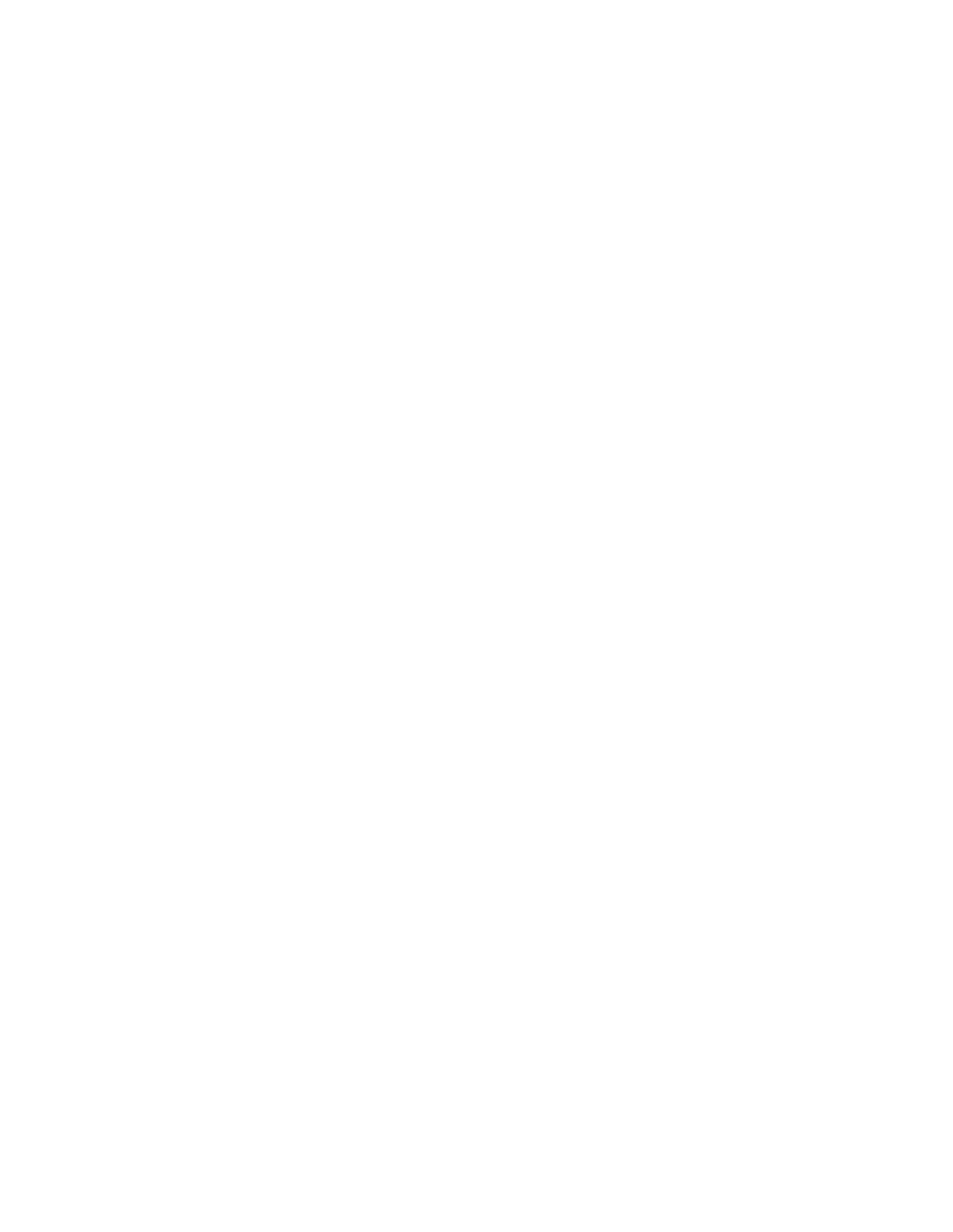# SDWHOOLW(S) Set-up

All sDWHOON its lare cabled the same way using coax RG6 or RG11 for back bone. The following section describes the CASCADE features of the Distribution ZHC.

### **CASCADE TOPOLOGY**

 The MaLQunit produces a 35 dBmV, 1kHz tone at 870 MHz and injects it into the RF stream coming from the Outbound Coax. The connected downstream unit detects the tone from the MaLQ which sets the unit to SDWHOOLING HOWHOONLIWH ben measures the tone and automatically adjusts its internal attenuators and slopers to produce the proper RF output levels for the unit.

Cascades can go 4 levels deep, MaLCto 3 Levels of SDWHOO as the

All cascades go from an OUTBOUND COAX port (MA,1 or Lower Level SDWHOOL While CATV/CAS IN Port (Higher Level SDWHOOLWH )



 The distance between units can be up to 400' when using RG6 cable and 600' when using RG11 cable.

 **Always try and design to keep the lowest level Cascade. Example: Closet has the MA,1** and 3 SW, T units. The proper way to Cascade is to take 3 feeds from **the Outbound Coax on the MA.1 and Run one to each of the 6DWHOOLWTHV wrong way . is to go from the MaLQ to Level 1 SDWHOOLWH, from LeDEWHOOLWH to Level 2 SDWHOOLWH, Level 2 SDWHOOLWH to Level 3 SlDWHOOLWH.**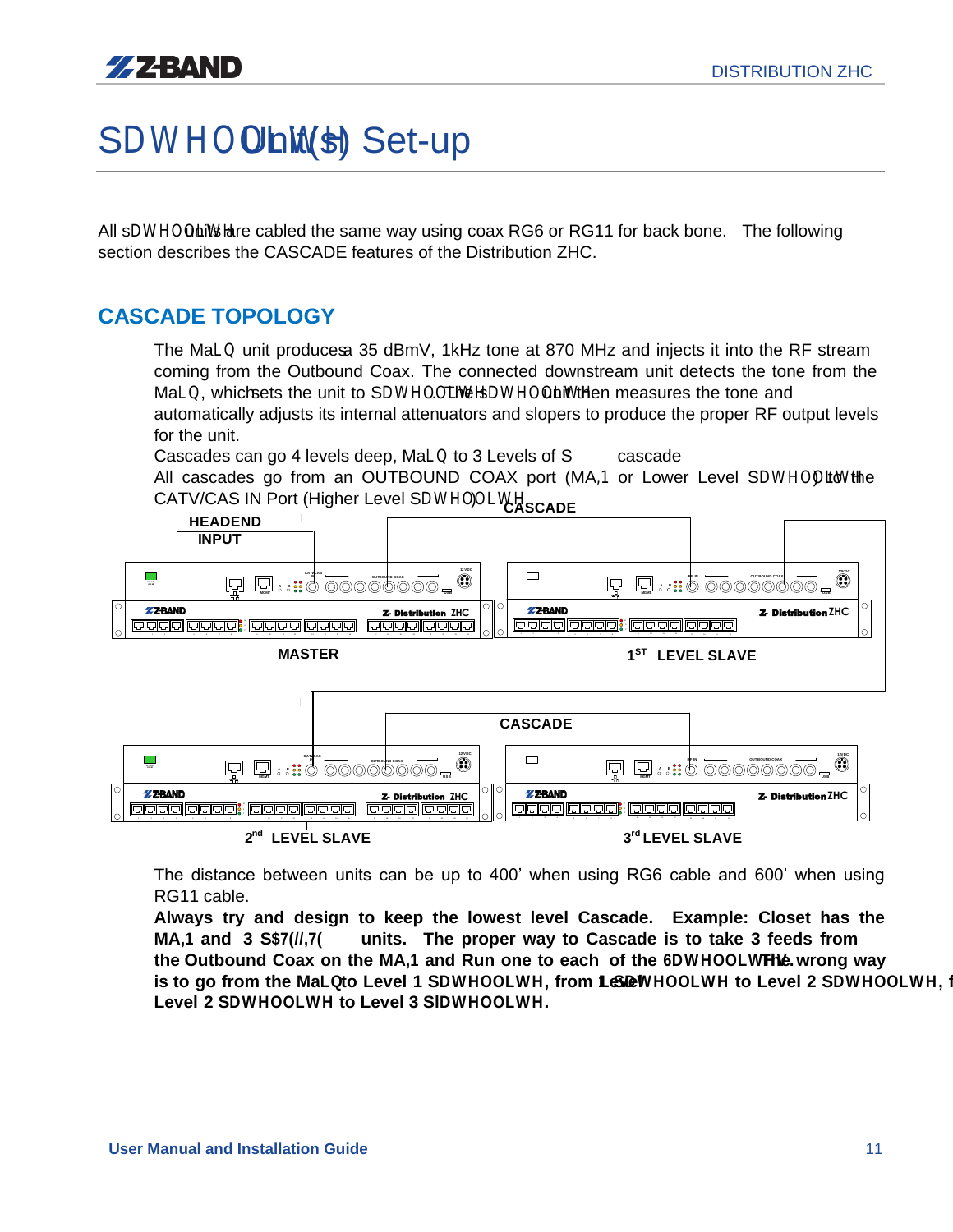

### **SATELLITE SET-UP**

- 1. Perform the same procedure for each closet
- 2. Make sure that the Main is set-up and functioning correctly.
- 3. Make sure that Coax from Main or lower level cascade(s) are connected
- 4. Always start with the lowest level cascade in the closet. Power just that unit. When first powered all 3 LED's on front Panel come on. Within 30 sec's the top RED LED will go off and only the Yellow and Green LED will be lit. This indicates the unit is in Satellite. 20 secs the top RED LED will go off and<br>ates the unit is in Satellite.<br>
<br>
• When powered all 3 LED's



**FRONT PANEL**

- When powered all 3 LED's on
- After ~30 secs RED LED off
- 
- 5. The unit will remain unlocked until the unit has measured a steady tone for ~20 mins. This is indicated by a flashing Green LED on the rear of the enclosure.



6. When the unit has detected a steady tone for 20 minutes the unit will lock, as indicated by a solid RED LED on the rear of the enclosure. A locked unit will stay in Satellite, retaining the output setting that it has established, even thru Power cycling. If the set-up needs to be